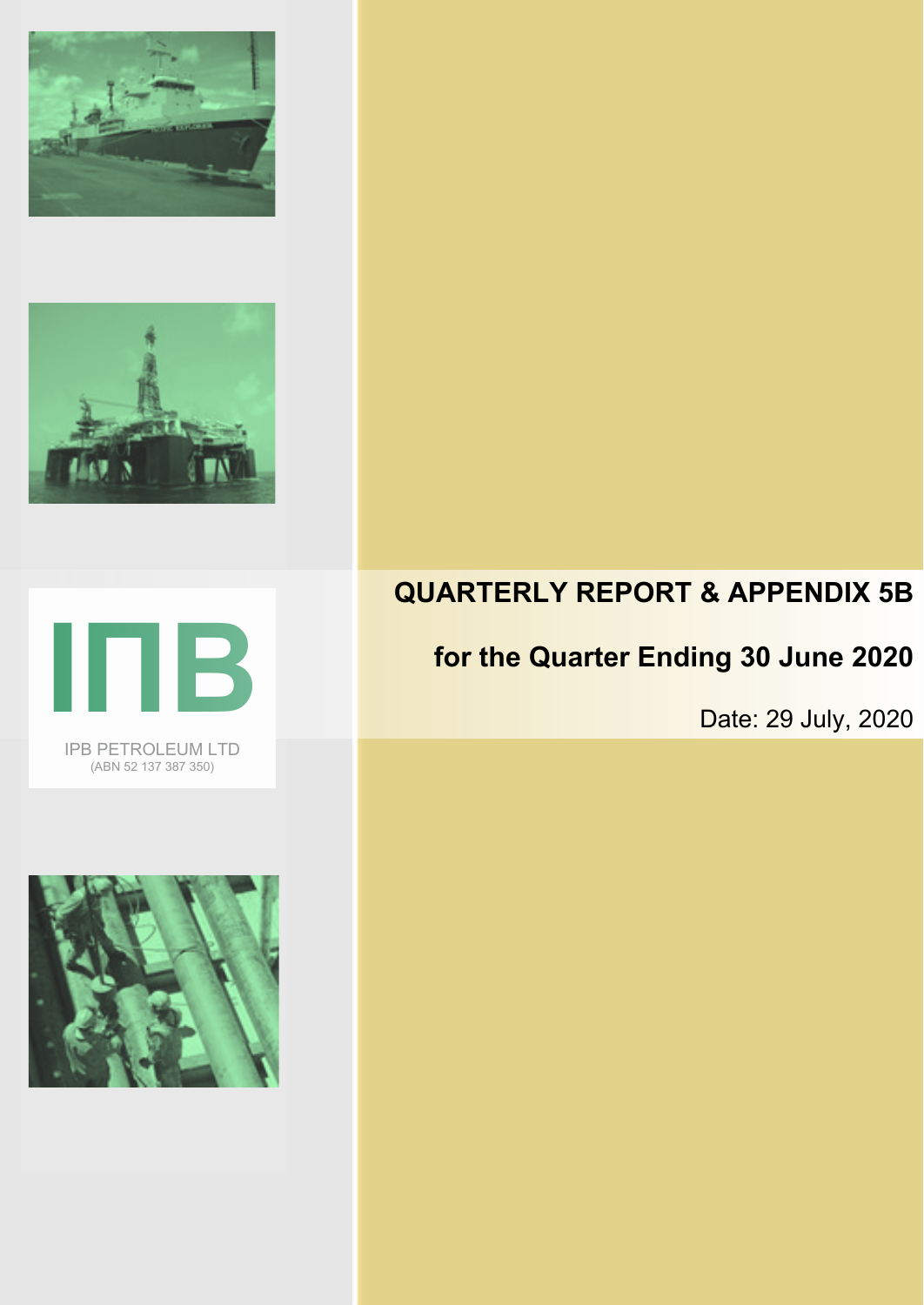

## **JUNE 2020 QUARTERLY ACTIVITIES REPORT**

### **SUMMARY OF KEY EVENTS FOR THE QUARTER**

- The Company successfully raised approximately \$0.51 million after costs by way of placement of approximately 51.9 million new shares to new and existing shareholders
- Discussions progressed with existing potential farminees and debt funders as well as an additional potential new funder that has been formally engaged engaged post quarter end
- The Company met with NOPTA to discuss a proposed application to extend the Primary Term work programme for its 100% held WA-424-P Permit
- Further technical and economic analysis was also completed in relation to Permit WA-424-P and the Company's proposed Idris appriaisal well.
- IPB continued to progress its future seismic EP application associated work through its NERA consortium membership participation

#### **PERMIT WA-424-P (IPB 100%)**

#### **Farmout and Funding Activities**

IPB continued to advance discussions with potential funding and farmin partners including the one party with whom it has received non-binding termsheet for the full funding of the Idris appraisal well and associated activities totally approximately US\$25m.

As previously disclosed, the discussion / negotiation phase of this process has been adversely impacted directly and indirectly by the COVID-19 pandemic effects, restrictions and responses internationally.

As at the date of this report, the Company continues to remain positively engaged with more than one potential funder and or farminee.

As stated in previous communications, it is important to note that despite receiving encouragement, at present there are no guarantees that the abovementioned discussions will conclude with a binding acceptable transaction.

#### **Other Permit Related Work**

The Company continued to field queries from interested potential funders/farminees, requiring further technical and economic studies to be completed on a success case Idris appraisal well. This updated analysis confirms success case economic profitability at relatively low oil prices on a most likely basis.

During the quarter the Company met with NOPTA, the titles regulator, in relation to a proposed extension application for the WA-424-P Primary Term expiring June 2021. The Primary Term has a firm commitment for the drilling of the Idris appraisal well. IPB intends to apply for an extension to this Primary Term end date as a result of COVID-19 associated delays, during the current quarter.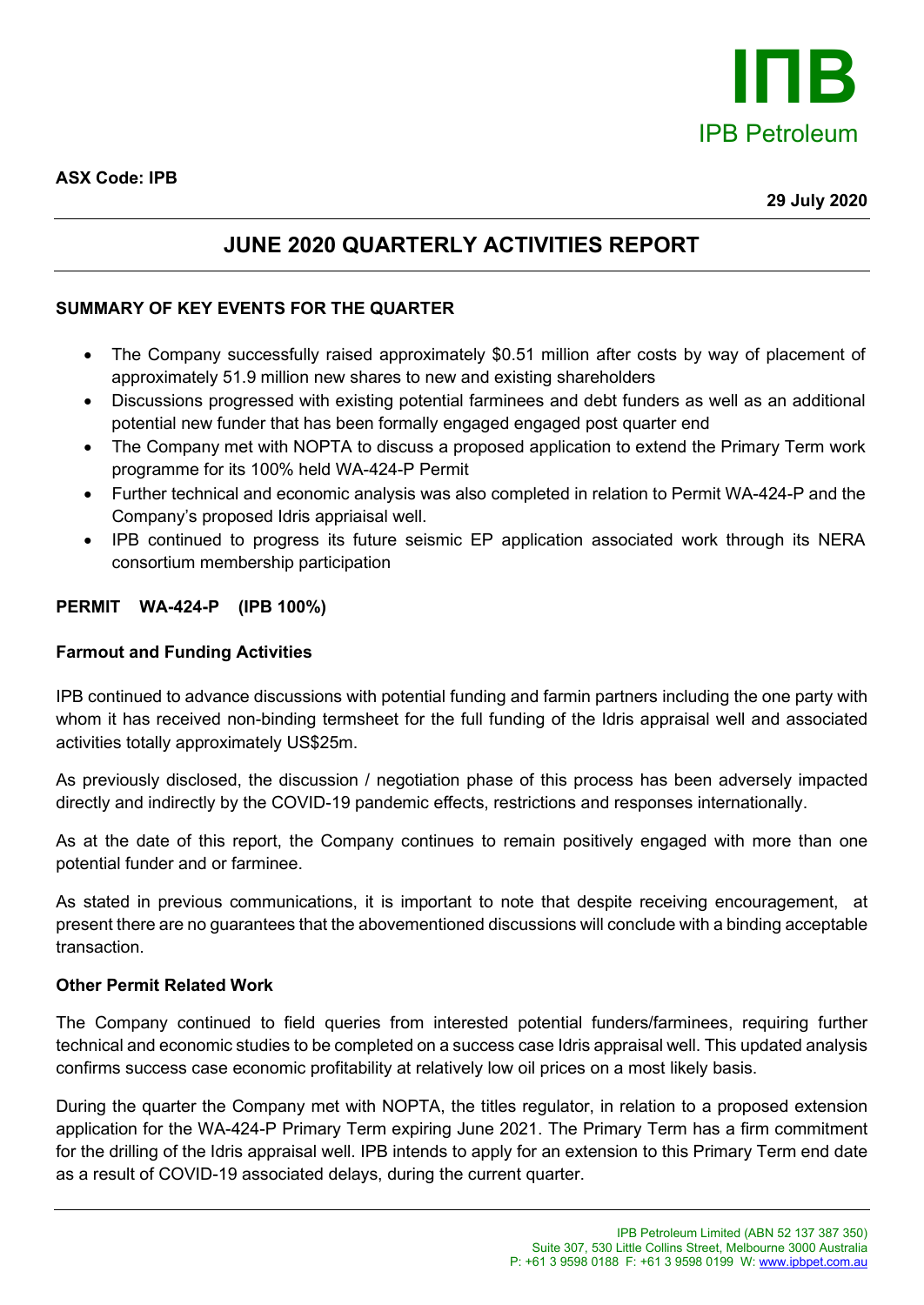

Through its membership of the NERA consortium the Company continued to progress work during the quarter on a future Seismic EP application covering all of its WA-424-P acreage.

#### **Activities – Corporate and Financial**

During the quarter the Company successfully placed 51.9 million new shares approximately \$0.51 million after costs. This capital raising was well supported by new and existing institutional and professional investors.

As at the end of the quarter IPB Petroleum had a cash balance of approximately \$0.69 million with no debt. For further details refer to the attached Appendix 5B.

### **PERMIT HOLDINGS AND INTERESTS**

As at the end of the quarter, and also as at the date of this report, the Company held an interest in the Browse Basin exploration permit **WA-424-P** (IPB 100% and Operator)**.**



**Location Map : IPB Exploration Permit WA-424-P – Browse Basin**

For further information contact Brendan Brown, Managing Director +61 3 9598 0188 or [admin@ipbpet.com.au](mailto:admin@ipbpet.com.au)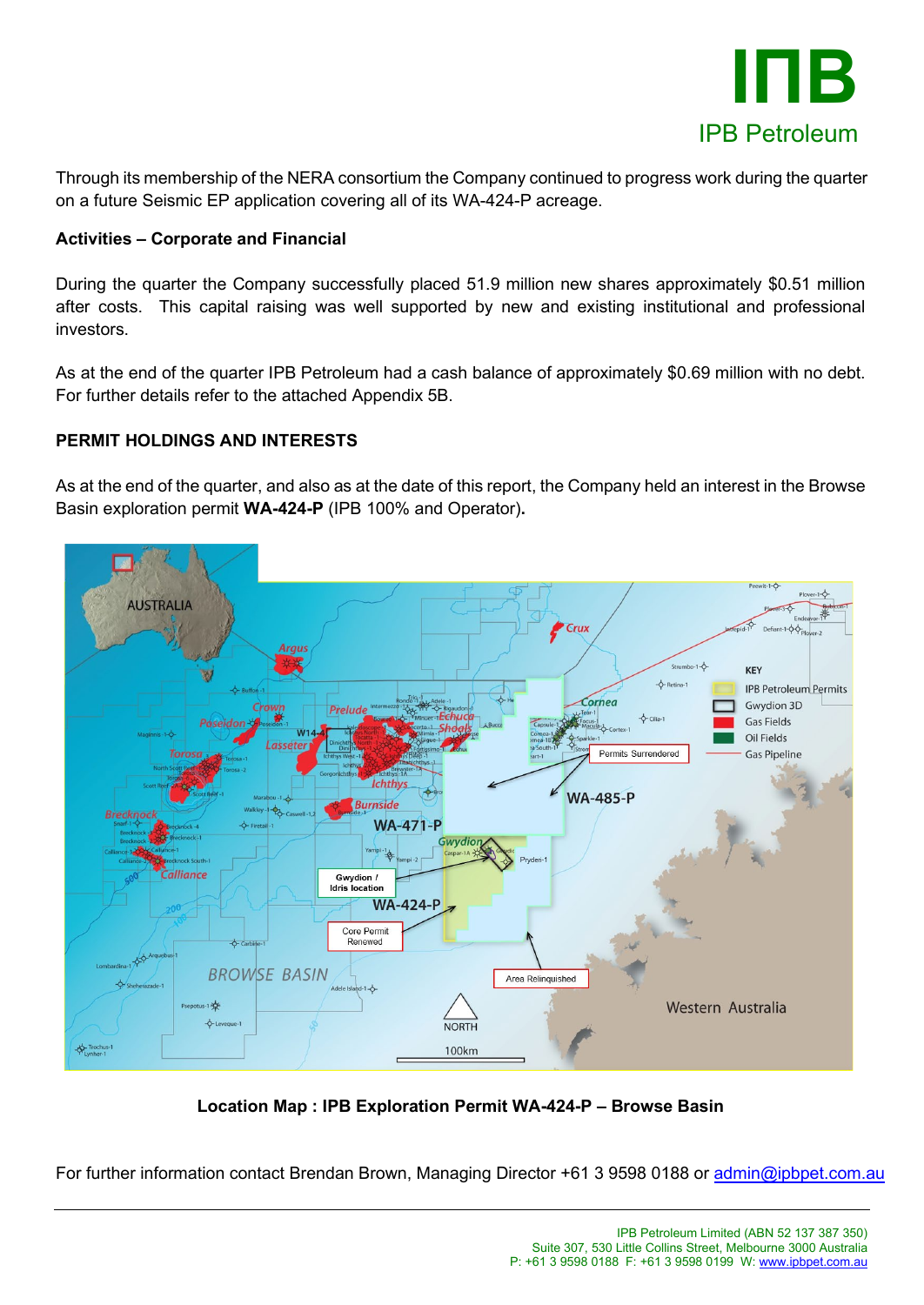## **Appendix 5B**

## **Mining exploration entity or oil and gas exploration entity quarterly cash flow report**

Name of entity

IPB Petroleum Limited

52 137 387 350 30 June 2020

ABN Cuarter ended ("current quarter")

| <b>Consolidated statement of cash flows</b> |                                                   | <b>Current quarter</b><br>\$A'000 | Year to date<br>$(12$ months)<br>\$A'000 |
|---------------------------------------------|---------------------------------------------------|-----------------------------------|------------------------------------------|
| 1.                                          | Cash flows from operating activities              |                                   |                                          |
| 1.1                                         | Receipts from customers                           |                                   |                                          |
| 1.2                                         | Payments for                                      |                                   |                                          |
|                                             | exploration & evaluation (if expensed)<br>(a)     |                                   |                                          |
|                                             | development<br>(b)                                |                                   |                                          |
|                                             | production<br>(c)                                 |                                   |                                          |
|                                             | staff costs<br>(d)                                | (44)                              | (169)                                    |
|                                             | administration and corporate costs<br>(e)         | 25                                | (321)                                    |
| 1.3                                         | Dividends received (see note 3)                   |                                   |                                          |
| 1.4                                         | Interest received                                 |                                   |                                          |
| 1.5                                         | Interest and other costs of finance paid          |                                   |                                          |
| 1.6                                         | Income taxes paid                                 |                                   |                                          |
| 1.7                                         | Government grants and tax incentives              | 10                                | 10                                       |
| 1.8                                         | Other (provide details if material)               |                                   |                                          |
| 1.9                                         | Net cash from / (used in) operating<br>activities | (9)                               | (480)                                    |

|     |     | Cash flows from investing activities      |      |  |
|-----|-----|-------------------------------------------|------|--|
| 2.1 |     | Payments to acquire:                      |      |  |
|     | (a) | entities                                  | -    |  |
|     | (b  | tenements                                 | -    |  |
|     | (c) | property, plant and equipment             |      |  |
|     | (d) | exploration & evaluation (if capitalised) | (34) |  |
|     | (e) | investments                               |      |  |
|     |     | other non-current assets                  |      |  |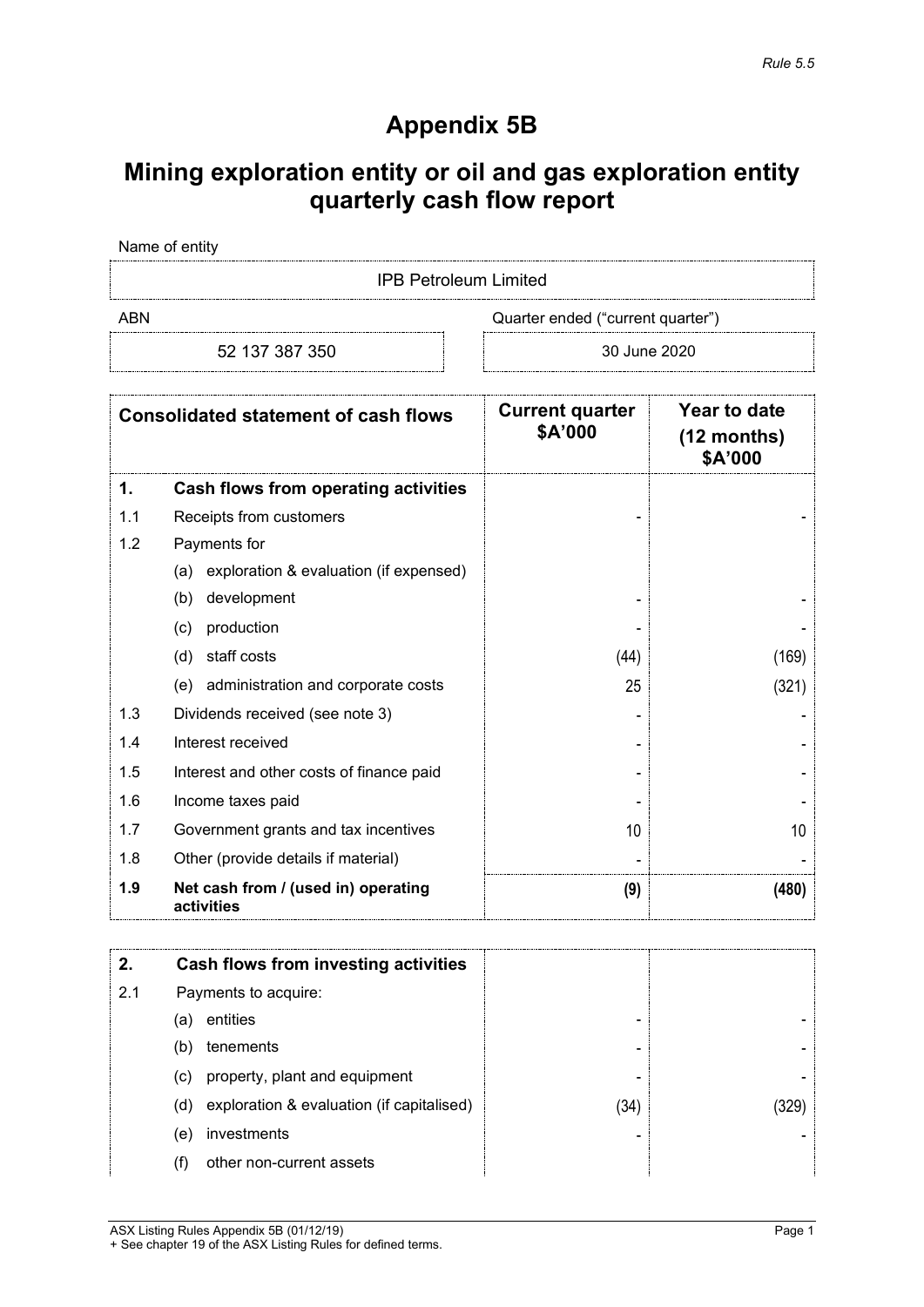|     | <b>Consolidated statement of cash flows</b>       | <b>Current quarter</b><br>\$A'000 | Year to date<br>$(12$ months)<br>\$A'000 |
|-----|---------------------------------------------------|-----------------------------------|------------------------------------------|
| 2.2 | Proceeds from the disposal of:                    |                                   |                                          |
|     | entities<br>(a)                                   |                                   |                                          |
|     | tenements<br>(b)                                  |                                   |                                          |
|     | property, plant and equipment<br>(c)              |                                   |                                          |
|     | (d)<br>investments                                |                                   |                                          |
|     | other non-current assets<br>(e)                   |                                   |                                          |
| 2.3 | Cash flows from loans to other entities           |                                   |                                          |
| 2.4 | Dividends received (see note 3)                   |                                   |                                          |
| 2.5 | Other (provide details if material)               |                                   |                                          |
| 2.6 | Net cash from / (used in) investing<br>activities | (34)                              |                                          |

| 3.   | <b>Cash flows from financing activities</b>                                                |      |      |
|------|--------------------------------------------------------------------------------------------|------|------|
| 3.1  | Proceeds from issues of equity securities<br>(excluding convertible debt securities)       | 546  | 546  |
| 3.2  | Proceeds from issue of convertible debt<br>securities                                      |      |      |
| 3.3  | Proceeds from exercise of options                                                          |      |      |
| 3.4  | Transaction costs related to issues of equity<br>securities or convertible debt securities | (35) | (35) |
| 3.5  | Proceeds from borrowings                                                                   |      |      |
| 3.6  | Repayment of borrowings                                                                    |      |      |
| 3.7  | Transaction costs related to loans and<br>borrowings                                       |      |      |
| 3.8  | Dividends paid                                                                             |      |      |
| 3.9  | Other (provide details if material)                                                        |      |      |
| 3.10 | Net cash from / (used in) financing<br>activities                                          | 511  | 511  |

|     | Net increase / (decrease) in cash and<br>cash equivalents for the period |     |  |
|-----|--------------------------------------------------------------------------|-----|--|
| 4.1 | Cash and cash equivalents at beginning of<br>period                      | 225 |  |
| 4.2 | Net cash from / (used in) operating<br>activities (item 1.9 above)       | ΄9  |  |
| 4.3 | Net cash from / (used in) investing activities<br>item 2.6 above)        |     |  |
| 4.4 | Net cash from / (used in) financing activities<br>(item 3.10 above)      | 511 |  |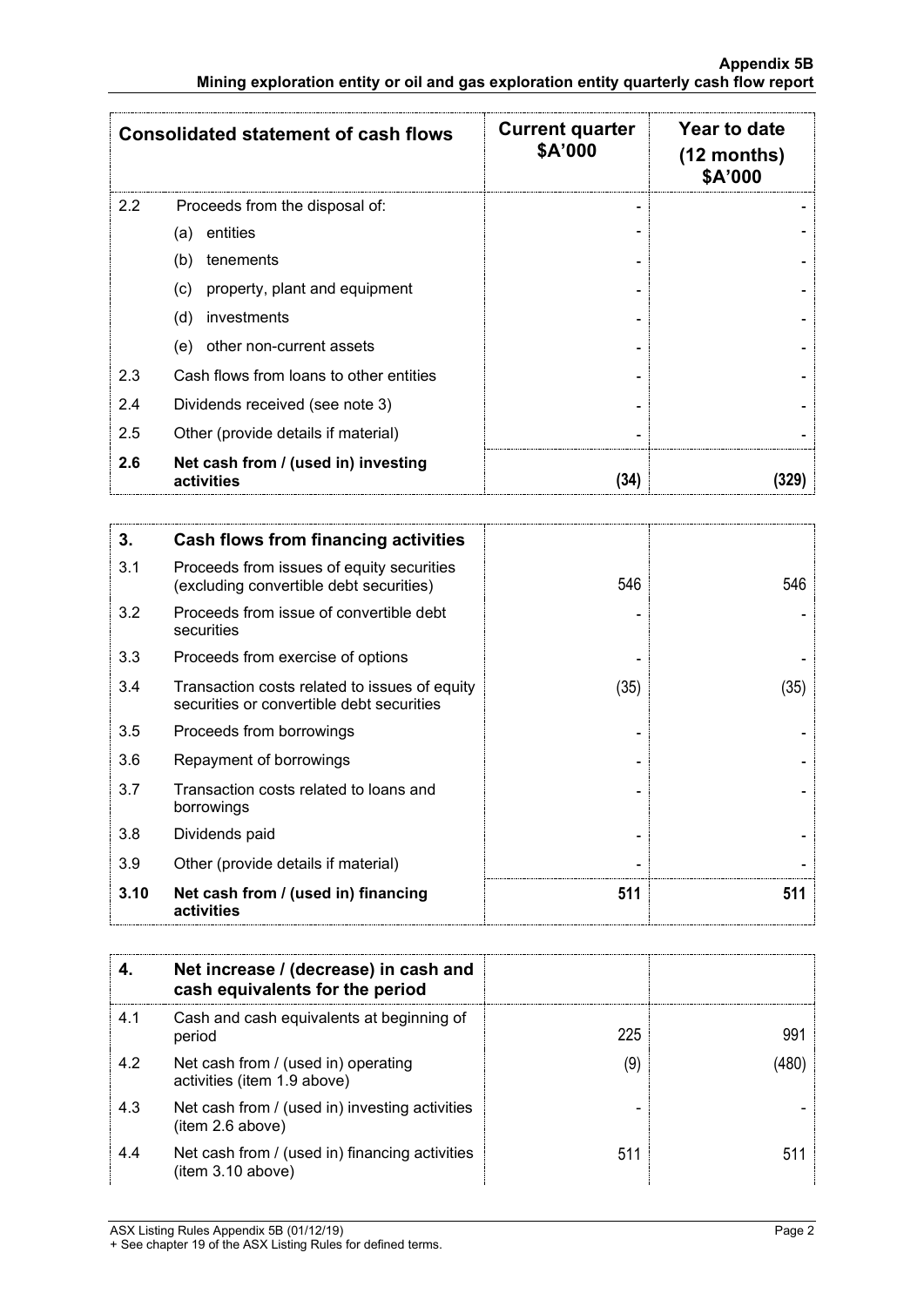| <b>Consolidated statement of cash flows</b> |                                                      | <b>Current quarter</b><br>\$A'000 | Year to date<br>$(12$ months)<br>\$A'000 |
|---------------------------------------------|------------------------------------------------------|-----------------------------------|------------------------------------------|
| 4.5                                         | Effect of movement in exchange rates on<br>cash held |                                   |                                          |
| 4.6                                         | Cash and cash equivalents at end of<br>period        |                                   |                                          |
|                                             |                                                      |                                   |                                          |

| 5.  | Reconciliation of cash and cash<br>equivalents<br>at the end of the quarter (as shown in the<br>consolidated statement of cash flows) to the<br>related items in the accounts | <b>Current quarter</b><br>\$A'000 | <b>Previous quarter</b><br>\$A'000 |
|-----|-------------------------------------------------------------------------------------------------------------------------------------------------------------------------------|-----------------------------------|------------------------------------|
| 51  | <b>Bank balances</b>                                                                                                                                                          | 693                               | 225                                |
| 5.2 | Call deposits                                                                                                                                                                 |                                   |                                    |
| 5.3 | <b>Bank overdrafts</b>                                                                                                                                                        |                                   |                                    |
| 5.4 | Other (provide details)                                                                                                                                                       | -                                 |                                    |
| 5.5 | Cash and cash equivalents at end of<br>quarter (should equal item 4.6 above)                                                                                                  | 693                               |                                    |

| 6.  | Payments to related parties of the entity and their<br>associates                          | <b>Current quarter</b><br><b>\$A'000</b> |
|-----|--------------------------------------------------------------------------------------------|------------------------------------------|
| 6.1 | Aggregate amount of payments to related parties and their<br>associates included in item 1 | (43)                                     |
| 6.2 | Aggregate amount of payments to related parties and their<br>associates included in item 2 |                                          |

Note: if any amounts are shown in items 6.1 or 6.2, your quarterly activity report must include a description of, and an explanation for, such payments

The Payments for items 6.1 above relate to Executive and Non-Executive Fees Paid.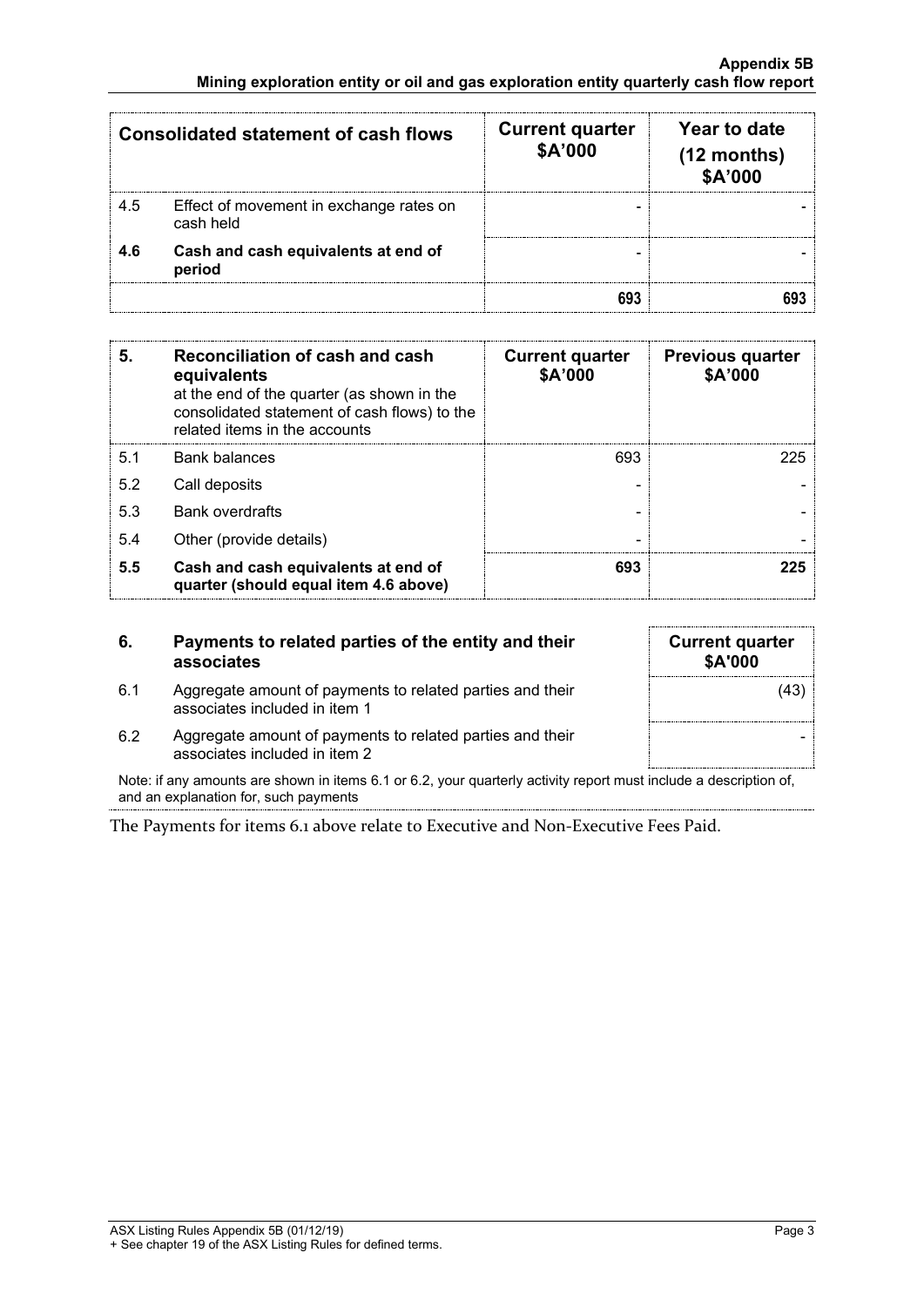- **7. Financing facilities** *Note: the term "facility' includes all forms of financing arrangements available to the entity. Add notes as necessary for an understanding of the sources of finance available to the entity.*
- 
- 7.2 Credit standby arrangements
- 7.3 Other (please specify)
- 7.4 **Total financing facilities - -**

|     | <b>Financing facilities</b><br>Note: the term "facility' includes all forms of financing<br>arrangements available to the entity.<br>Add notes as necessary for an understanding of the<br>sources of finance available to the entity. | <b>Total facility</b><br>amount at quarter<br>end<br>\$A'000 | Amount drawn at<br>quarter end<br>\$A'000 |
|-----|----------------------------------------------------------------------------------------------------------------------------------------------------------------------------------------------------------------------------------------|--------------------------------------------------------------|-------------------------------------------|
| 71  | Loan facilities                                                                                                                                                                                                                        |                                                              |                                           |
| 7.2 | Credit standby arrangements                                                                                                                                                                                                            |                                                              |                                           |
| 7.3 | Other (please specify)                                                                                                                                                                                                                 |                                                              |                                           |
| 7.4 | <b>Total financing facilities</b>                                                                                                                                                                                                      |                                                              |                                           |

#### 7.5 **Unused financing facilities available at quarter end** n/a

7.6 Include in the box below a description of each facility above, including the lender, interest rate, maturity date and whether it is secured or unsecured. If any additional financing facilities have been entered into or are proposed to be entered into after quarter end, include a note providing details of those facilities as well.

| 8.  | Estimated cash available for future operating activities                     | <b>SA'000</b> |
|-----|------------------------------------------------------------------------------|---------------|
| 8.1 | Net cash from / (used in) operating activities (Item 1.9)                    | (9)           |
| 8.2 | Capitalised exploration & evaluation (Item $2.1(d)$ )                        | (34)          |
| 8.3 | Total relevant outgoings (Item $8.1 +$ Item $8.2$ )                          | (43)          |
| 8.4 | Cash and cash equivalents at quarter end (Item 4.6)                          | 693           |
| 8.5 | Unused finance facilities available at quarter end (Item 7.5)                |               |
| 8.6 | Total available funding (Item $8.4 +$ Item $8.5$ )                           | 693           |
| 8.7 | Estimated quarters of funding available (Item 8.6 divided by<br>Item $8.3$ ) | 16.1          |

#### 8.8 If Item 8.7 is less than 2 quarters, please provide answers to the following questions:

1. Does the entity expect that it will continue to have the current level of net operating cash flows for the time being and, if not, why not?

Answer:

2. Has the entity taken any steps, or does it propose to take any steps, to raise further cash to fund its operations and, if so, what are those steps and how likely does it believe that they will be successful?

Answer:

3. Does the entity expect to be able to continue its operations and to meet its business objectives and, if so, on what basis?

Answer: